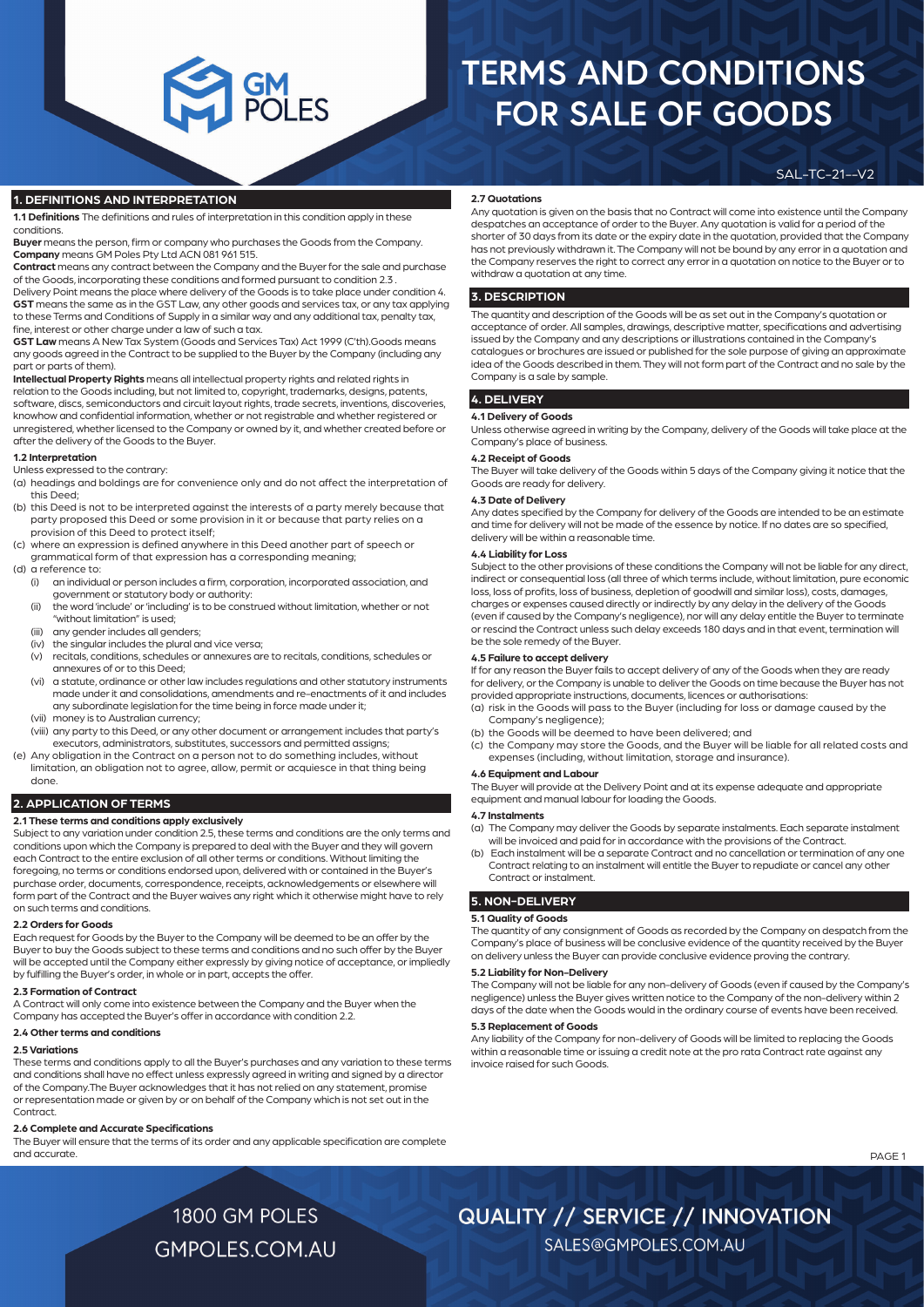#### **6. RISK/TITLE**

#### **6.1 Risk**

The Goods are at the risk of the Buyer from the time of delivery.

#### **6.2 Ownership of Goods**

Ownership of the Goods will not pass to the Buyer until the Company has received in full (in cash or cleared funds) all sums due to it in respect of:

- (a) the Goods; and
- (b) all other sums which are or which become due to the Company from the Buyer on any account.

#### **6.3 Before transfer of Ownership**

Until ownership of the Goods has passed to the Buyer, the Buyer will:

- (a) hold the Goods on a fiduciary basis as the Company's bailee;
- (b) store the Goods (at no cost to the Company) separately from all other goods of the Buyer or any third party in such a way that they remain readily identifiable as the Company's property;
- (c) not destroy, deface or obscure any identifying mark or packaging on or relating to the Goods; and (d) maintain the Goods in satisfactory condition and keep them insured on the Company's behalf for their full price against all risks to the reasonable satisfaction of the Company. On request the Buyer will produce the policy of insurance to the Company.

#### **6.4 Reselling of Goods**

The Buyer may resell the Goods before ownership has passed to it solely on the following conditions:

- (a) any sale will be effected in the ordinary course of the Buyer's business at full market value; and
- (b) any such sale will be a sale of the Company's property on the Buyer's own behalf and the Buyer will deal as principal when making such a sale.

#### **6.5 Right to Possession**

The Buyer's right to possession of the Goods will terminate immediately if:

- (a) the Buyer fails to make payment of any amounts due to the Company in respect of the Goods;
- (b) the Buyer becomes insolvent or unable to pay its debts; commits an act of bankruptcy or is made bankrupt; assigns assets for the benefit of creditors generally; makes a composition or other arrangement with creditors; convenes a meeting of creditors (whether formal or informal); being a company, goes into liquidation, administration or receivership; any proceedings are commenced relating to the insolvency or possible insolvency of the Buyer; ceases to trade; or if anything analogous to the foregoing occurs in relation to the Buyer;
- (c) the Buyer fails to comply with any of its obligations under the Contract or other agreement between the Company and the Buyer; or
- (d) the Buyer encumbers or in any way charges any of the Goods before title has passed to the Buyer.

#### **6.6 Recovery of Payment**

The Company will be entitled to recover payment for the Goods notwithstanding that ownership of any of the Goods has not passed from the Company.

#### **6.7 Irrevocable Licence**

The Buyer grants the Company, its agents and employees an irrevocable licence at any time to enter any premises where the Goods are or may be stored in order to inspect them, or, where the Buyer's right to possession has terminated, to recover them.

#### **7. PERSONAL PROPERTY SECURITIES ACT 2009**

**7.1 Definitions In this condition:** 

**PPS Act** means the Personal Property Securities Act 2009 (Cth).

**PPS Property** means any property over which a Security Interest can be legally granted under the PPS Act.

**PPSR** means the Personal Property Securities Register established under section 147 of the PPS Act

**Security Interest** has the meaning given to that term under the PPS Act. **'accession', 'account', 'amendment demand', 'control', 'financing change statement', 'financing statement', 'perfected', 'proceeds', 'purchase money security interest', 'registration event' and 'verification statement'** have the meanings given to them under the PPS Act. **7.2 PPSA Provisions**

- (a) The Buyer acknowledges and agrees that any Security Interest created by this Contract, or any transaction contemplated by it, extends to, and acts as a Security Interest in respect of, any proceeds (including any account) derived from, or from a dealing with, the Goods and accession to the Goods.
- (b) The Buyer agrees to do anything which the Company may require from time to time to: (i) enable the Buyer to register fully valid and effective financing statements or financing
	- change statements with respect to any Security Interest over PPS Property created by these terms and conditions or any transaction contemplated by them; and (ii)ensure that any Security Interest which is purported to be reserved or created by these terms and conditions, or any transaction contemplated by them, is:

A. a first ranking perfected Security Interest over all PPS Property;

B. perfected by control to the extent possible under the PPS Act; and C.if applicable, recorded as a purchase money security interest on the PPSR.

- (c) The Buyer agrees:
	- (i) to not, without first providing at least fourteen (14) days written notice to the Company, change its name, ACN, ABN, address, email address, facsimile number or any other details that have been, or are required to be, recorded on the PPSR in connection with any Security Interest created by these terms and conditions or any transaction contemplated by them;

SAL-TC-21--V2

- (ii) to pay all costs in connection with the registration, discharge or amendment of any financing statement or financing change statement; and
- (iii) to not, without the prior written consent of the Company, lodge or serve a financing change statement or an amendment demand in relation to any Security Interest created by these terms and conditions or any transaction contemplated by them.
- (d) The Buyer acknowledges that the Goods are not intended, and shall not be used, for personal, household or domestic purposes.
- (e) The Buyer irrevocably waives the right to receive from the Company any verification statement or notice in relation to a registration event in accordance with section 157(3)(b) of the PPS Act.
- (f) The Buyer and the Company agree that:
	- (i) to the extent that section 115(1) of the PPS Act allows them to be excluded, sections 95, 118, 121(4), 125, 130, 132(3)(d), 132(4), 135, 138B(4), 142 and 143; and
	- to the extent that section 115(7) of the PPS Act allows them to be excluded, sections 127, 129(2), 129(3), 132, 134(2), 135, 136(5) and 137, do not apply to any enforcement by the Company of any Security Interest in the PPS Property.

#### **7.3 Termination of Right to Possession**

Where the Company is unable to determine whether any Goods are the goods in respect of which the Buyer's right to possession has terminated, the Buyer will be deemed to have sold all goods of the kind sold by the Company to the Buyer in the order in which they were invoiced to the Buyer.

#### **7.4 Termination**

On termination of the Contract, howsoever caused, the Company's (but not the Buyer's) rights contained in this condition 7 will remain in effect.

#### **8. PRICE**

#### **8.1 Price**

Unless otherwise agreed by the Company in writing, the price for the Goods will be the price set out in the Company's quotation, if one was given in relation to those Goods and if not, the Company's price list as at the date of delivery or deemed delivery.

#### **8.2 Price is Exclusive**

The price for the Goods will be exclusive of any GST and all costs or charges in relation to packaging, loading, unloading, carriage and insurance, all of which amounts the Buyer will pay in addition when it is due to pay for the Goods.

#### **9. PAYMENT**

#### **9.1 Invoicing**

- (a) The Company may, at its discretion, submit invoices at the time the Buyer submits an order for goods and every day thereafter until all amounts payable to the Company by the Buyer under the Contract have been paid in full.
- (b) To remove all doubt, every day from the time the Buyer submits an order for goods until all amounts payable to the Company by the Buyer under the Contract have been paid in full is a 'reference date' for the purposes of the Building and Construction Industry Payments Act 2004 (Qld) and equivalent legislation in other States and Territories.

#### **9.2 Last day for Payment**

Except as set out to the contrary in any quotation or invoice given in relation to the Goods, payment of the price for the Goods plus GST and other amounts due under condition 7.2 is due within seven days from the time the invoice is submitted.

#### **9.3 Time is of the essence**

Time for payment will be of the essence.

#### **9.4 Receipt of Payment**

No payment will be deemed to have been received until the Company has received cleared funds.

#### **9.5 Payment Due**

 All payments payable to the Company under the Contract will become due immediately on its termination despite any other provision.

#### **9.6 Payment in Full**

The Buyer will make all payments due under the Contract in full without any deduction whether by way of set-off, counterclaim, discount, abatement or otherwise unless the Buyer has a valid court order requiring an amount equal to such deduction to be paid by the Company to the Buyer. A counterclaim by the Buyer in any court proceedings issued by the Company will, to the maximum extent permitted by law, not serve to delay or defer the Company's right to receive payment.

#### **9.7 Interest**

If the Buyer fails to pay the Company any sum due pursuant to the Contract, the Buyer will be liable to pay interest to the Company on such sum from the due date for payment at the annual rate of 2% above the Commonwealth Bank Corporate Overdraft Reference Rate from time to time, accruing on a daily basis until payment is made, whether before or after any judgment. The Company reserves the right to claim interest under any law providing for interest on late payment.

PAGE 2

1800 GM POLES **GMPOLES.COM.AU** 

### **QUALITY // SERVICE // INNOVATION**

SALES@GMPOLES.COM.AU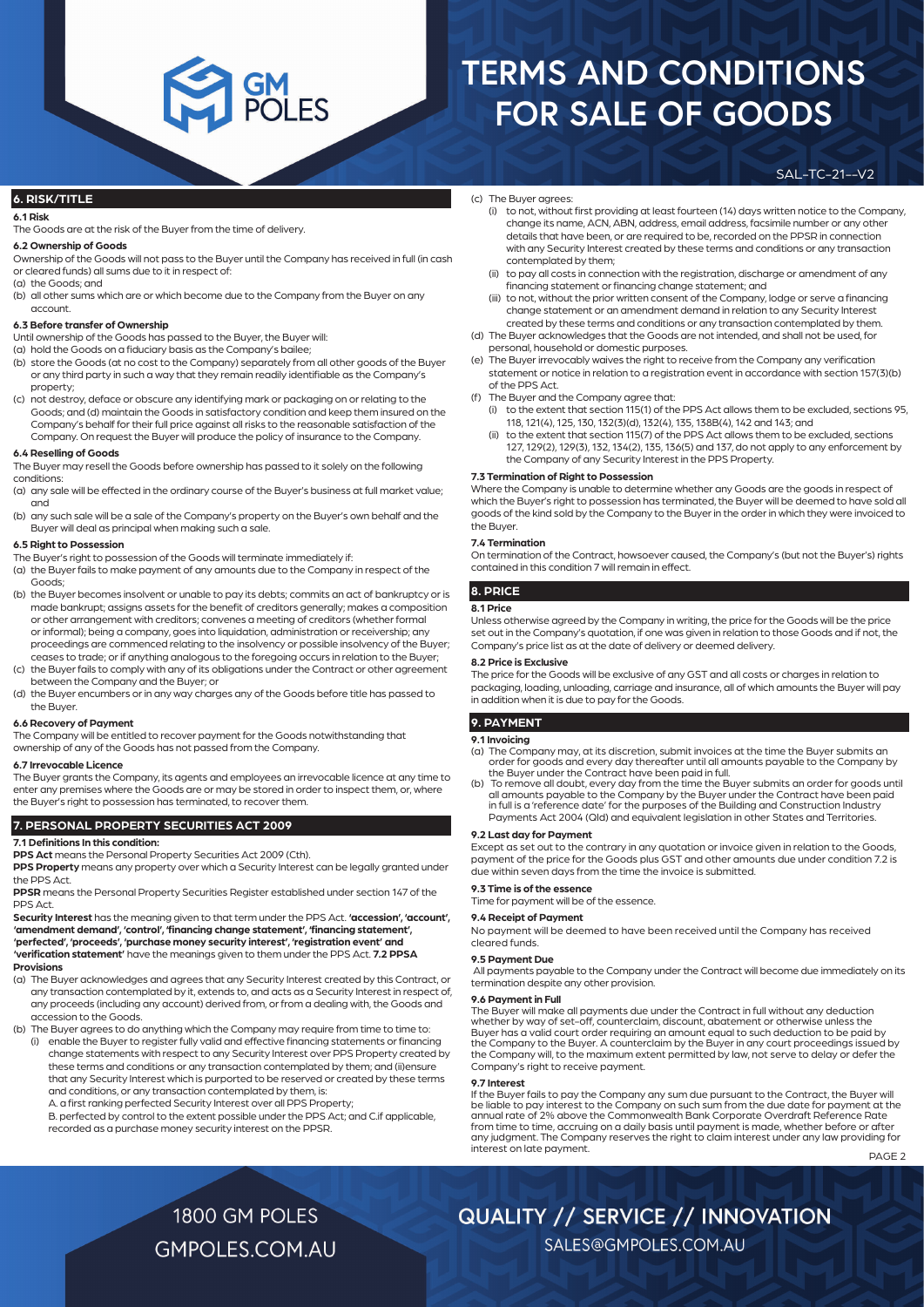SAL-TC-21--V2

#### **10. QUALITY**

#### **10.1 Warranties**

The Company warrants that (subject to the other provisions of these conditions) on delivery, the Goods will meet the specification published for those Goods by the Company.

#### **10.2 Liability for breach of warranties**

- (a) The Company will not be liable for a breach of a warranty in relation to Goods unless: (i) the Buyer gives written notice of the defect to the Company within 14 days of the time when the Buyer discovers or ought to have discovered the defect; and
	- (ii) the Company is given a reasonable opportunity after receiving the notice to examine the Goods, and the Buyer (if asked to do so by the Company) returns such Goods to the Company's place of business at the Buyer's cost for the examination to take place there.
- (b) The Company will not be liable for a breach of a warranty in relation to Goods if: (i) the Buyer makes any further use of the Goods after giving notice under condition 10.2(a); or
	- (ii) the defect arises because the Buyer failed to follow the Company's oral or written instructions as to the storage, installation, commissioning, use or maintenance of the Goods or (if there are none) good trade practice; or
- (iii) the Buyer alters or repairs the Goods without the written consent of the Company.

#### **10.3 Goods which do not meet Warranty**

Subject to condition 10.2, if any of the Goods do not conform with the warranty in condition 10.1, the Company will at its option repair or replace such Goods (or the defective part) or refund the price of such Goods at the pro rata Contract rate provided that, if the Company so requests, the Buyer will, at the Company's expense, return the Goods or the part of such Goods which is defective to the Company.

#### **10.4 Further Liability**

If the Company complies with condition 10.3 it will have no further liability for a breach of the warranty in condition 10.1 or otherwise arising in respect of such Goods.

#### **10.5 Replacement of Goods**

Any Goods replaced will belong to the Company and any repaired or replacement Goods will be subject to the warranty in condition 10.1.

#### **11. EXPERT DETERMINATION**

#### **11.1 Scope**

Any dispute, disagreement or controversy regarding a Contract, these terms and conditions or their subject matter (Dispute) must be referred to determination under this condition 11.

#### **11.2 Independent Expert**

The Independent Expert will be, if agreement is not reached within five days of either party giving notice to the other that it wishes to refer a matter to an Independent Expert, such persons as is appointed by the Queensland Law Society at the request of either party.

#### **11.3 Procedure**

- (a) The parties are entitled to make submissions to the Independent Expert in writing and will provide (or procure that others provide) the Independent Expert with all such assistance and documents as the Independent Expert may reasonably require for the purpose of reaching a decision. Each party shall with reasonable promptness supply each other with all information and give each other access to all documentation and personnel as the other party reasonably requires to make a submission under this condition.
- (b) The parties agree that the Independent Expert may in its reasonable discretion determine such other procedures to assist with the conduct of the determination as it considers appropriate.
- (c) The Independent Expert will act as an expert and not as an arbitrator. The Independent Expert's decision shall be final and binding on the parties in the absence of fraud or manifest error.
- (d) The Independent Expert's fees and any costs properly incurred by him in arriving at his determination (including any fees and costs of any advisers appointed by the Independent Expert) shall be borne by the parties in equal shares or in such proportions as the Independent Expert directs.

#### **11.4 Non suspension**

This condition does not suspend or delay a party's obligations under these terms and conditions.

#### **12. LIMITATION OF LIABILITY**

#### **12.1 Financial Liability**

The following provisions set out the entire financial liability of the Company (including any liability for the acts or omissions of its employees, agents and sub-contractors) to the Buyer in respect of:

(a) any breach of these conditions;

- (b) any use made or resale by the Buyer of any of the Goods, or of any product incorporating any of the Goods; and
- (c) any representation, statement or tortious act or omission including negligence arising under or in connection with the Contract.

#### **12.2 Exclusions**

All warranties, conditions and other terms implied by statute or common law are, to the fullest extent permitted by law, excluded from the Contract.

#### **12.3 Limited Liability**

Nothing in these conditions excludes or limits the liability of the Company to the extent that it would be illegal for the Company to exclude or attempt to exclude its liability; or

#### **12.4 Total Liability**

Subject to condition 12.2 and 12.3:

- (a) the Company's total liability in contract, tort (including negligence or breach of statutory duty), misrepresentation, restitution or otherwise, arising in connection with the performance or contemplated performance of the Contract will be limited to the Contract price; and
- (b) the Company will not be liable to the Buyer for any loss of profit, loss of business, or depletion of goodwill in each case whether direct, indirect or consequential, or any claims for consequential compensation or loss whatsoever and howsoever caused which arise out of or in connection with the Contract.

#### **12.5 Indemnity**

The Buyer shall be responsible for and shall save, indemnify, defend and hold harmless the Company from and against any claims and losses in respect of:

(a) loss or damage to any property, whether owned by the Buyer, the Company or a third party; and personal injury or death of any person, arising from or in connection with the use of the Goods.

#### **12.6 Insurance**

(a) During the Contract and for a period of one year afterwards, the Buyer must maintain in force the following insurance policies with reputable insurance companies:

- (i) public liability insurance with a limit of at least the amount per claim and per series of claims in a calendar year reasonably determined and notified by the Company or in the absence of such notification, \$10 million per claim; and
- (ii) public liability insurance with a limit of at least the amount per claim and per series of claims in a calendar year reasonably determined and notified by the Company or in the absence of such notification, \$10 million per claim.
- (b) The insurance policies the Buyer is required to maintain under this condition must note the Company as an insured party and must waive any express or implied rights of subrogation by insurers against the Company to the extent necessary to provide coverage for the liabilities assumed by the Buyer under the Conditions.

#### **13. CONFIDENTIALITY**

- (a) Each party undertakes that it shall not at any time disclose to any person any confidential information disclosed to it by the other party concerning the business or affairs of the other party, including but not limited to information relating to a party's operations, processes, plans, product information, know-how, designs, trade secrets, software, market opportunities and customers (**Confidential Information**), except as permitted by condition (b).
- (b) Each party may disclose the other party's Confidential Information:
- (i) to its employees, officers, agents, consultants or sub-contractors **(Representatives)** who need to know such information for the purposes of carrying out the party's obligations under these terms and conditions, provided that the disclosing party takes all reasonable steps to ensure that its Representatives comply with the confidentiality obligations contained in this condition 13 as though they were a party to these terms and conditions. The disclosing party shall be responsible for its Representatives' compliance with the confidentiality obligations set out in this condition; and

(ii) as may be required by law, court order or any governmental or regulatory authority.

(c) Each party reserves all rights in its Confidential Information. No rights or obligations in respect of a party's Confidential Information other than those expressly stated in these terms and conditions are granted to the other party or to be implied from these terms and conditions. In particular, no licence is hereby granted directly or indirectly under any patent, invention, discovery, copyright or other intellectual property right held, made, obtained or licensable by either party now or in the future.

#### **14. INTELLECTUAL PROPERTY RIGHTS**

- (a) All Intellectual Property Rights are the sole and exclusive property of the Company, as and when they are created and to the extent necessary to give effect to this, the Buyer assigns and agrees to assign all Intellectual Property Rights arising from the supply of the Goods to the Buyer, to the Company, free of all Encumbrances.
- (b) The Company grants to the Buyer a non-exclusive, non-assignable, non sub-licensable, royalty free licence in Australia to use the Intellectual Property Rights encapsulated in the Goods solely for the purpose of using the Goods for their intended purpose.

#### **15. ASSIGNMENT**

(a) The Company may assign the Contract or any part of it to any person, firm or company.

- (b) The Buyer will not be entitled to assign the Contract or any part of it without the prior written consent of the Company.
	- PAGE 3

1800 GM POLES **GMPOLES.COM.AU** 

# **QUALITY // SERVICE // INNOVATION**

SALES@GMPOLES.COM.AU